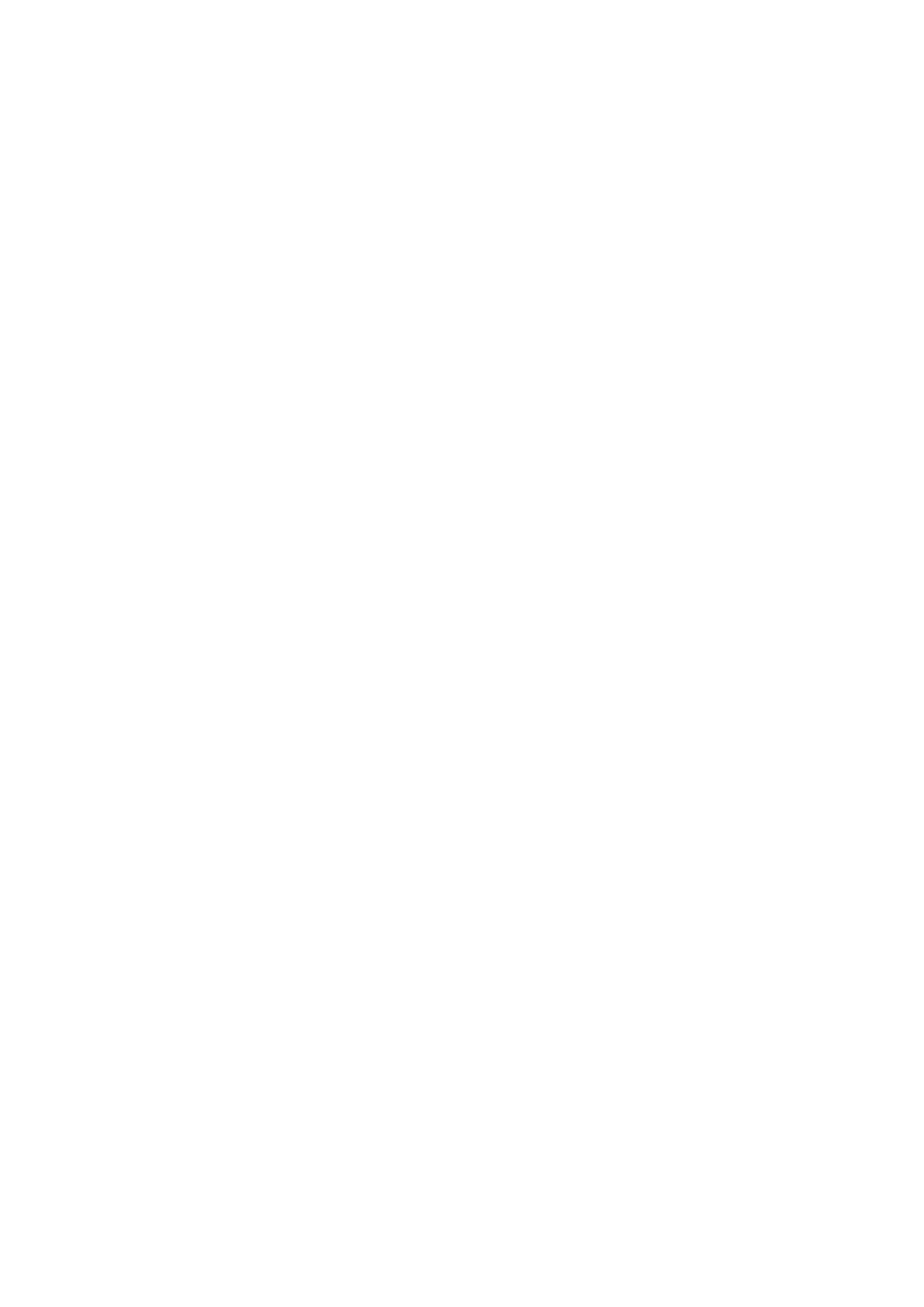# **Pierced Fix Roofing and Cladding Profiles**



# **IBR 686**

The trapezoidal flute design still offers the optimum strength, mass and load-span characteristics compared to alternative profiles.



#### **Nu-Rib™**

Effectively bridges the gap between Corrugated and the standard IBR 686 box ribbed profile.



## **BR7**

BR7 was designed to provide a more effective utilisation of aluminium with its span vs. economics element. BR7 can also be manufactured in steel.



## **IBR 890 (Supa-Clad)**

This wide span trapezoidal profile provides the choice of wider cover and more effective installation, saving on purlins and labour.



#### **Corrugated 10.5**

Corrugated 10.5 has a tranquil appearance, is relatively light, easy to handle and provides an economical coverage per unit mass.

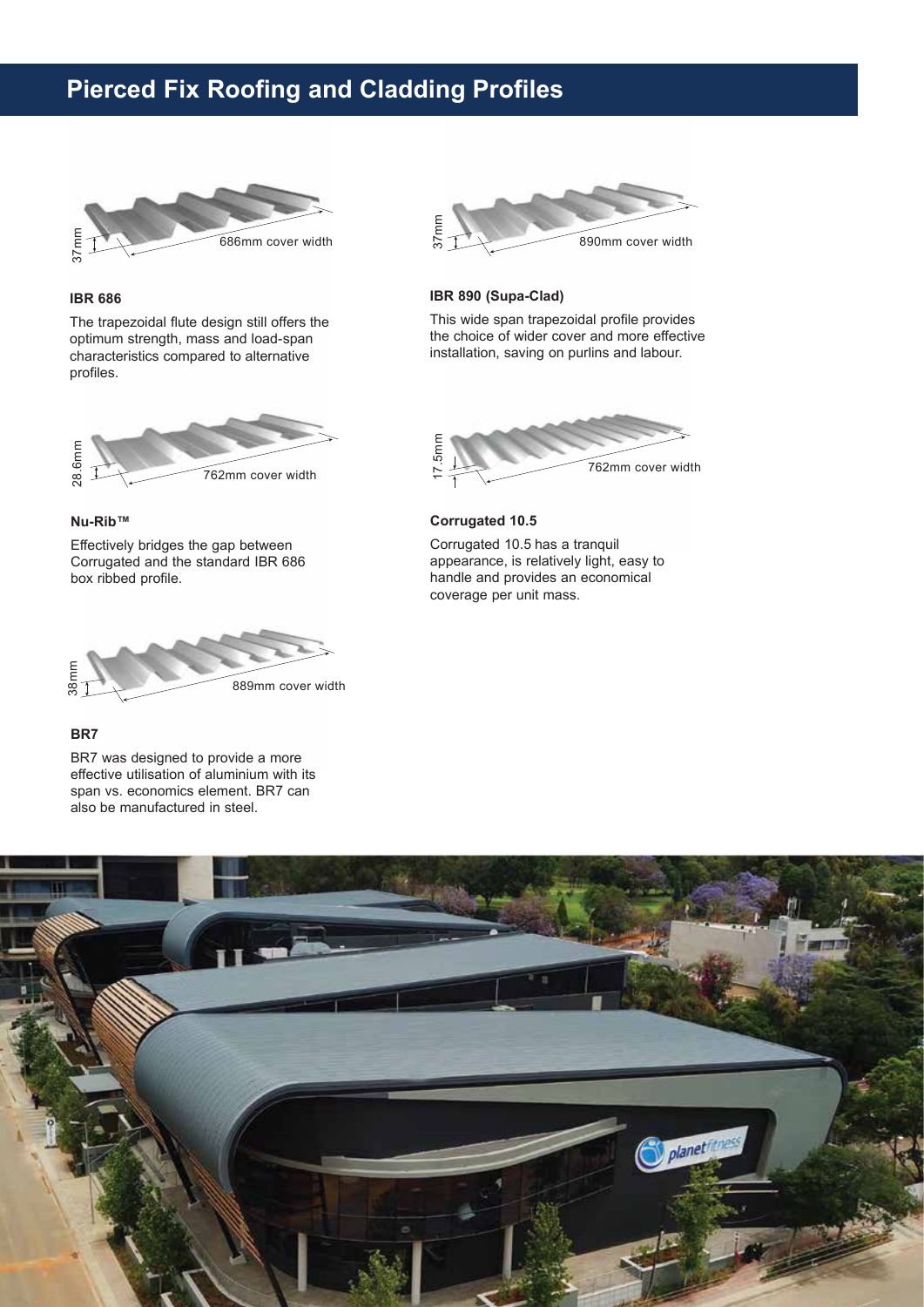#### **Louvres**

Standard and custom-made Louvres are manufactured. The Louvres are designed to operate in conjunction with either mechanically powered or natural ventilators to replace hot stale air. Fixed Louvres provide permanent ventilation, whereas adjustable Louvres can be set to deliver variable amounts of air depending on the day to day climatic conditions.

#### **Flashings**

Standard flashings are manufactured for all roofing profiles in different thicknesses, materials and finishes. Special configurations of flashings can be manufactured to clients' specifications within certain limitations.

#### **Industrial Rainwater Goods**

Standard and custom-made Industrial Rainwater Goods include Gutters, Downpipes and Accessories.

#### **Certificates & Memberships:**

- AS 2428.3 / 2428.4 / 2428.5 1983/ 4792-2-85 & 1581 & 1586
- **SASFA**
- FPA

## **Additional Services**

#### **Design and Consulting Services**

The extensive design and architectural experience of the GRS team assists specifiers with product choice and technical advice.

GRS can also assist with technical advice with regards to the roof design, and produce a material cutting list too.

#### **Bullnosing, Cranking and Curving**

GRS has introduced state-of-the-art machinery to provide accurate bullnosing, cranking and curving of the sheeting to suit the most stringent requirements of architects and specifiers. These details add to the aesthetics of many buildings countrywide, and our experts will assist in the design of the details to suit your building.

## **Embossing**

Embossing is a unique stucco pattern, which is rolled into the metal substrate, enhancing the final product. GRS has been manufacturing metal roofing and flooring materials in the unique embossed finish for many years. Independent studies has proven that embossed material has a 20% higher yield strength than plain material for steel, thus offering a more rigid sheeting profile with improved trafficability during and after erection.

The following profiles can be embossed: IBR 686, Corrugated, Nu-Rib, BR7, Brownbuilt 406, Zip-Tek and QC Flooring.

#### **On-site Rolling / Mobile Mill**

Concealed fix roof sheeting profiles eliminate the need for piercing the roof sheets, thereby dramatically reducing the probability of roof leakage. By supplying these profiles in continuous lengths, no end lapping is required and the possibility of leakage is further eliminated. Long length sheets can be rolled on site using GRS mobile mills. The mobile mills in the GRS fleet are the most sophisticated of their kind in Africa. These fully contained, purpose-built factories on wheels, incorporate GRS's vast experience and expertise combined with the latest available technology.